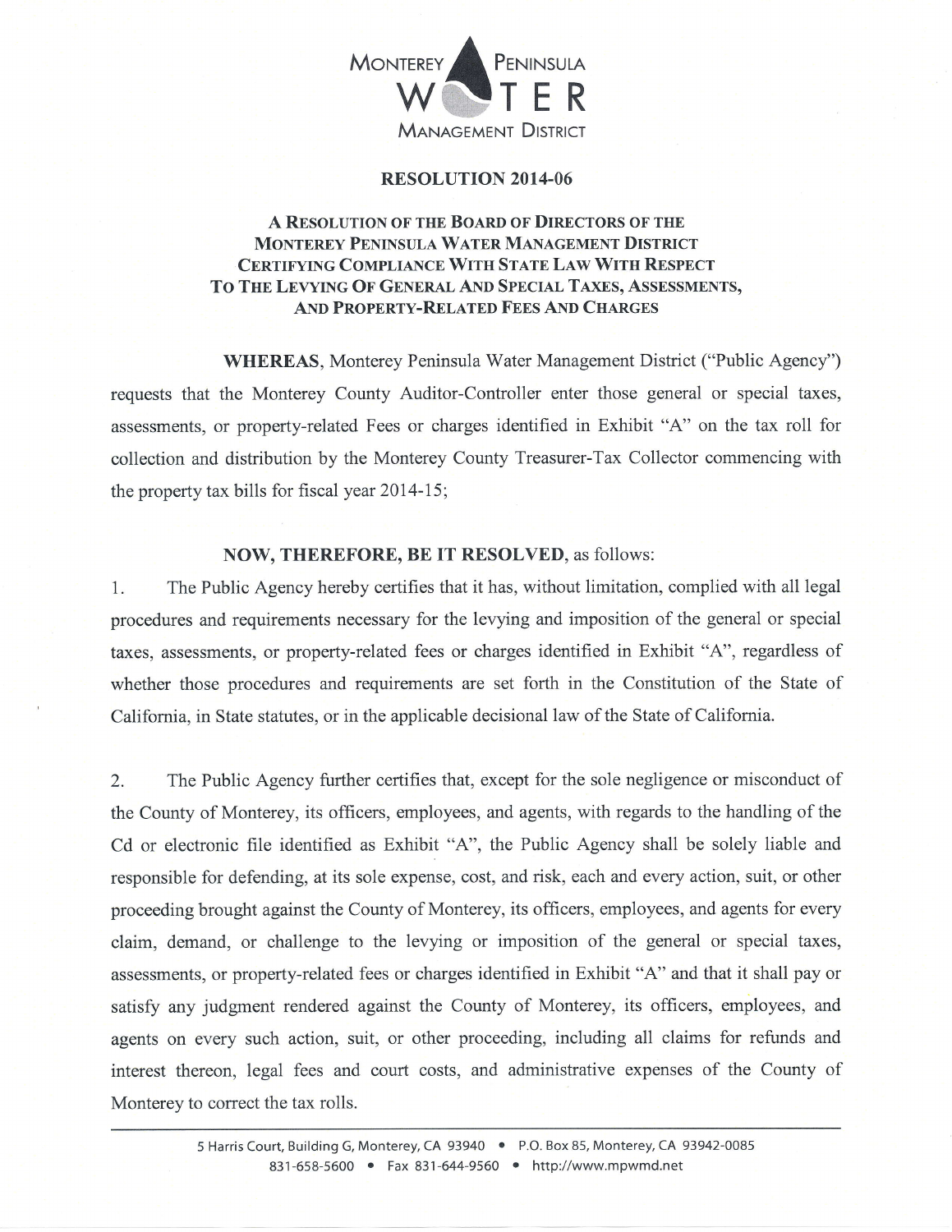Final - MPWMD Resolution No. 2014-06 - Certifying Compliance with State Law with Respect to the Levying of General and Special Taxes, Assessments, and Property-Related Fees and Charges

On motion of Director Brower and second by Director Byrne, the foregoing resolution is duly adopted this  $19<sup>th</sup>$  day of May 2014 by the following votes:

> AYES: Directors Brower, Byrne, Markey, Pendergrass, Potter and Thayer NAYS: None ABSENT: Director Lewis

I, David J. Stoldt, Secretary to the Board of Directors of the Monterey Peninsula Water Management District, hereby certify that the foregoing is a resolution duly adopted on the  $19<sup>th</sup>$  day of May 2014.

Witness my hand and seal of the Board of Directors this  $\frac{1}{4}$  day of June 2014.

David J. Stoldt Secretary to the Board

U:\staff\Resolutions\2014\2014\_06\FINAL201406.docx